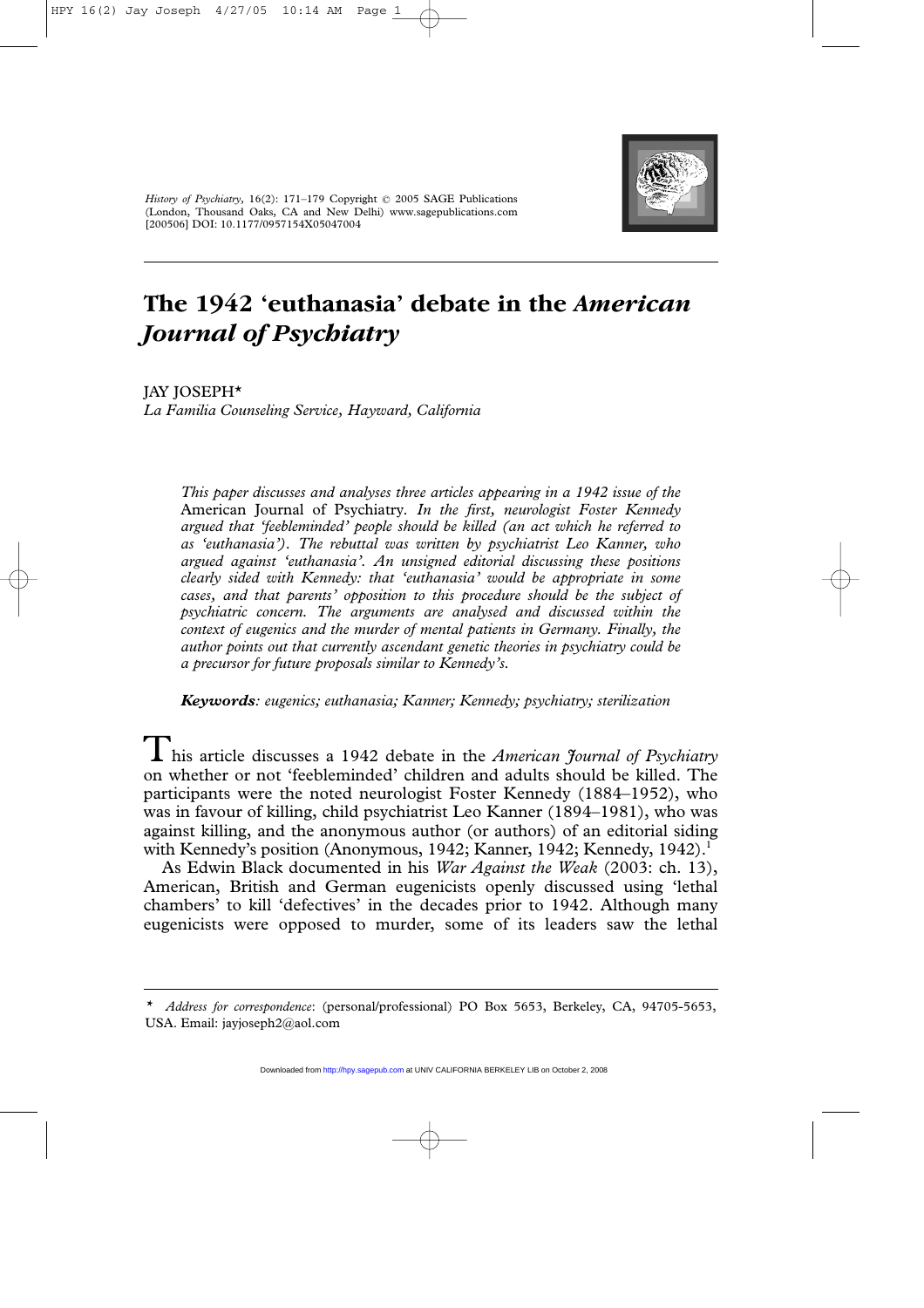chamber as a possible eugenic intervention. For example, in the 1918 edition of *Applied Eugenics*, Popenoe and Johnson wrote, 'From the historical point of view the first method that presents itself is execution. ... Its value in keeping up the standard of the race should not be underestimated' (quoted in Black, 2003: 251).

The Kennedy/Kanner exchange took place in 1941/42, when the popularity of eugenic ideas among the American intelligentsia was at a high point. Moreover, Nazi Germany had been exterminating mental patients and 'defectives' for two years under the guise of performing 'euthanasia'. Both Kennedy and Kanner were well known investigators whose opinions held a certain degree of influence. I will present their arguments in detail for the purpose of shedding light on the debate, as well as highlighting some common threads of both Kennedy's and Kanner's arguments. Following this, I will look at the incredible final words of the anonymous editorial writer(s). The ideas expressed in the debate may come as a shock to those who view Nazi Germany and mid-twentieth century USA as political opposites. As we will see, during this period the thinking of influential psychiatrists in both countries was disturbingly similar.

## **Foster Kennedy calls for killing**

Kennedy's article, entitled 'The problem of social control of the congenital defective: education, sterilization, euthanasia', was based on an address at a meeting of the American Psychiatric Association in May 1941. He began by stating that 'it is not easy to know how to start to talk on such a subject as this, for this subject has to do with the whole of life and death.' For Kennedy, 'feeblemindedness' was a great problem facing society. While recognizing that people diagnosed with schizophrenia and manic-depression 'so largely fill our mental hospitals', the elimination of these people would be costly to society because future generations might only produce a population of 'mediocrities, capable of pushing but not leaping; and it's the leap that counts'.

'On the other hand,' wrote Kennedy, 'we have too many feebleminded people among us, something like 60,000.' He viewed these people as 'hopelessly unfit'. Kennedy was opposed to 'euthanasia' for those who fell ill from various diseases, on the grounds that they could recover. 'But I *am*,' he wrote, 'in favor of euthanasia for those hopeless ones who should never have been born – Nature's mistakes.' Like Hitler and his psychiatric collaborators in Germany, for Kennedy 'euthanasia' meant killing people who did not wish to be killed, and was simply a euphemism for the murder of adults and children. Kennedy was clearly influenced by German eugenics (called 'racial hygiene' in Germany) and its application by the Nazis, having received, along with other eugenicists, an honorary degree in 1936 at the University of Heidelberg's Nazi-sponsored 550-year jubilee celebration (Lifton, 1986: 38).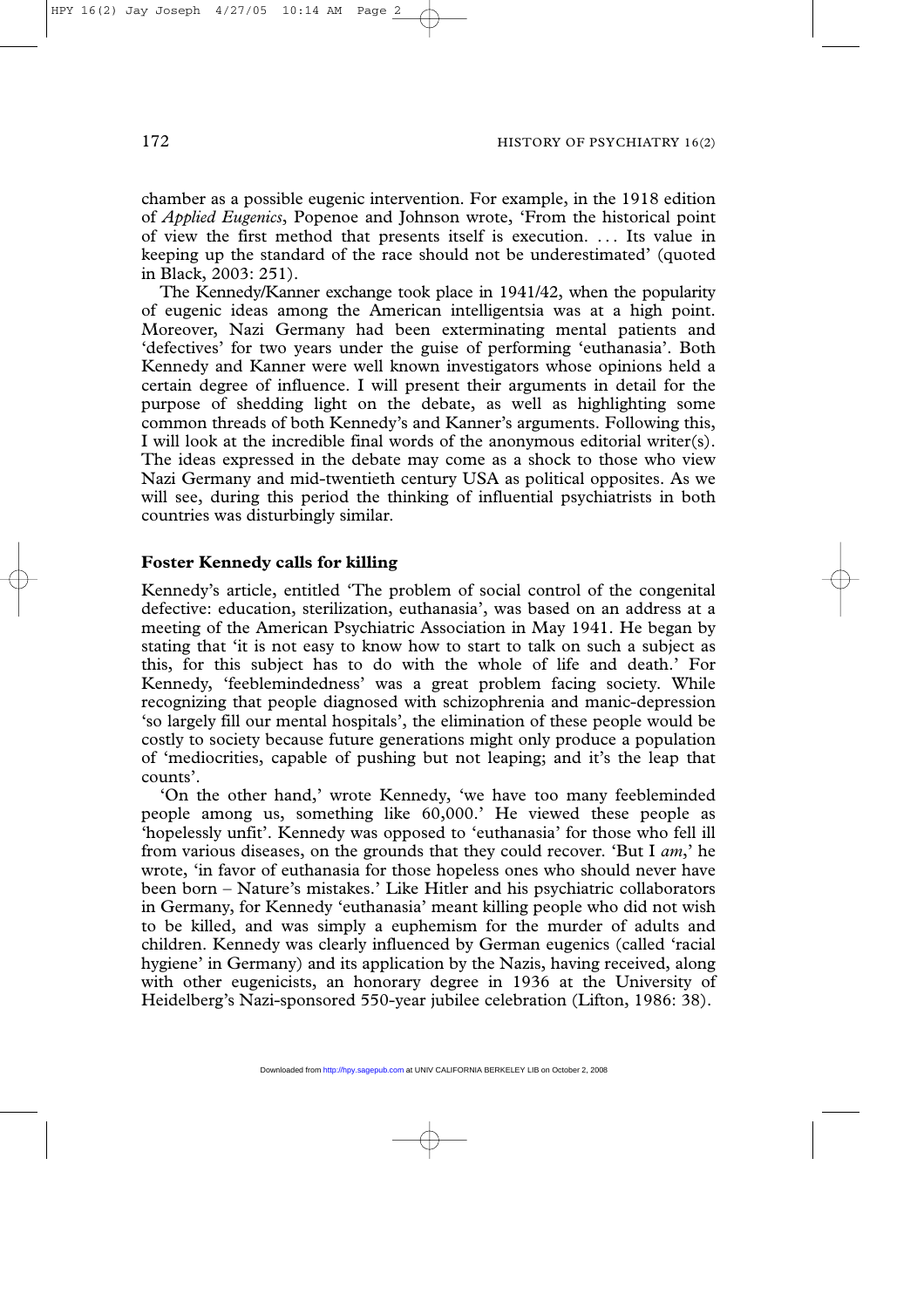According to Kennedy's plan, 'defective children' reaching the age of five, with the consent of their guardians, should have their case reviewed by 'a competent medical board'. If after several months and at least three examinations the board finds that the 'defective has no future or hope of one, then I believe it is a merciful and kindly thing to relieve that defective – often tortured and convulsed, grotesque and absurd, useless and foolish and entirely undesirable – the agony of living.' Kennedy's use of the word 'undesirable' is taken directly from standard psychiatric genetic and Nazi literature of the era, which saw frequent calls for sterilizing the 'eugenically' or 'racial hygienically undesirable' (*rassenhygienisch unerwünscht*).

Anticipating objections that these 'creatures have immortal souls', Kennedy answered 'that to release the soul from its misshapen body which only defeats in this world the soul's powers and gifts is surely to exchange, on that soul's behalf, bondage for freedom.' Similar to the way Hitler began the German killing programme, Kennedy discussed parents of 'defective children' from all over the United States who had appealed to him with 'sad pleas' to assist that 'their unhappy offspring be mercifully released from life'. Sadly, in Kennedy's mind, these pleas remained unanswered due to the 'laws and social mores' of the nation.

Kennedy was opposed to euthanasia for 'normal adults' who had become ill (he didn't state whether or not this was requested by the patient). For him, 'to legalize such euthanasia may put a weapon in the hands of wicked men, or, worse, a tool in the hands of the foolish.' As an eminent and educated man, Kennedy believed he could determine who is normal and in need of protection, versus those who are abnormal and in need of extermination:

So the place for euthanasia, I believe, is for the completely hopeless defective: nature's mistake; something we hustle out of sight, which should never have been seen at all. These should be relieved the burden of living, because for them the burden of living at no time can produce any good thing at all.  $\ldots$  For us to allow them to continue such a living is sheer sentimentality, and cruel too; we deny them as much solace as we give our stricken horse. Here we may most kindly kill, and have no fear of error.

Kennedy was thus able to publish his call for killing in the pages of American psychiatry's leading publication. As in Germany, Kennedy's 1942 proposal carried the added attraction of ridding society of the burden of caring for 'defectives' at a time when great resources were needed for the war effort. Kennedy, however, did not make this argument, probably because the USA had not yet entered World War II at the time his speech was delivered. Nor did he stress the eugenic desire to eliminate 'defectives' in order to breed for the master race. Nevertheless, he believed that society's way of dealing with 'tortured and convulsed, grotesque and absurd, useless and foolish and entirely undesirable' people should be to 'hustle them out of sight' and to kill them.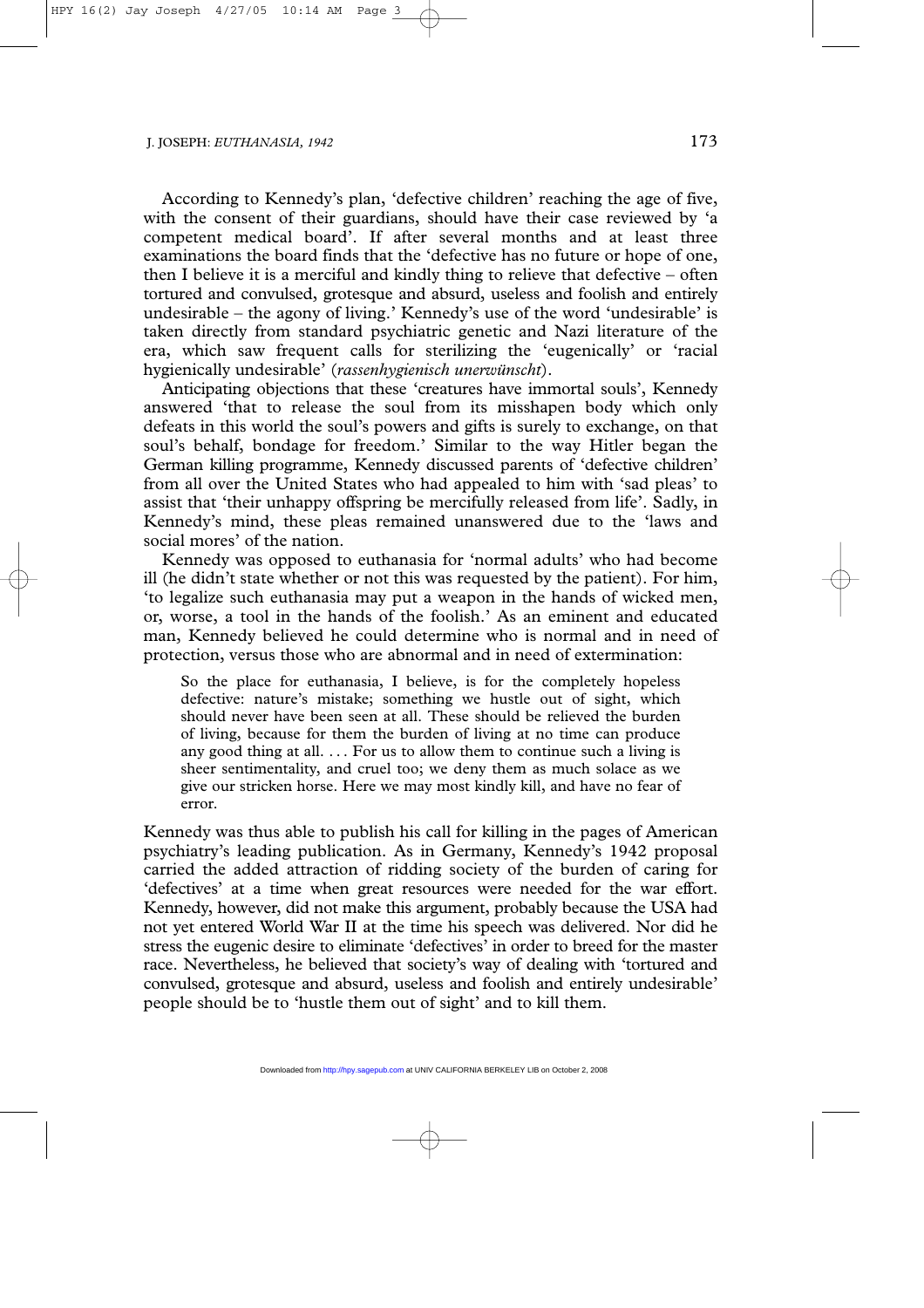### **Leo Kanner's 'exoneration of the feebleminded'**

Given that Kennedy was calling for the cold-blooded murder of thousands of people, one might have expected child psychiatrist Leo Kanner to have replied with as much outrage as one could muster in the pages of a learned professional journal. But this is not quite how he responded.

Kanner began by questioning the validity of the 'feeblemindedness' concept, so widely used during the first four decades of the twentieth century. He wrote that '"feeblemindedness" and "mental deficiency", in spite of existing gradations, are terms used very much in the manner of clichés, somewhat reminiscent of the designations "insanity" and "lunacy" as they were applied in the days of yore.' He then highlighted the two main points of his article: (1) that an IQ score does not necessarily correlate with a person's worth to society, and (2) that people considered the 'feebleminded' or 'mentally deficient' often play an important role in the United States' economic system. As an example of this second point, Kanner spoke of 'the garbage collector's assistant who has served our neighborhood for many years'. This was a 'sober, conscientious, and industrious fellow, . . . deservedly respected by his employer, his co-workers and his spare time companions.' Still, 'with an I.Q. of 65, he is rated by us psychiatrists as feebleminded or mentally deficient.' In contrast, Kanner spoke of a 'handsome, dashing, reckless blade who has driven his parents frantic with alcoholism, debts and amorous adventures, has made his wife miserable, has deserted her and their offspring, [and] has not done a single thing that can be considered socially useful.' However, 'with an I.Q. that nearly hits the ceiling, he receives from us the honor of being considered "mentally superior".' Although Kanner recognized that there was 'nothing new or original in making this contrast', he sought to demonstrate that people with low IQs sometimes can contribute more to society than people with high IQs.

Kanner distinguished between two groups of people. The first group 'consists of individuals so markedly deficient in their cognitive emotional and constructively conative potentialities that they would stand out as defectives in any type of existing human community.' The second group is made up of individuals 'whose limitations are definitely related to the standards of the culture which surrounds them', who tend to function well in less complex societies, and could 'make successful peasants, hunters, fishermen, tribal dancers'. For Kanner, the shortcomings of this second group only become apparent in more intellectually demanding cultures such as that found in the USA. 'The members of the second group', he continued, 'are not truly and absolutely feebleminded or mentally deficient. Their principle shortcoming is a greater or lesser degree of inability to comply with the intellectual requirements of the community.' Kanner therefore believed that it was wrong 'to label these individuals as mentally deficient, together with the idiots and imbeciles'.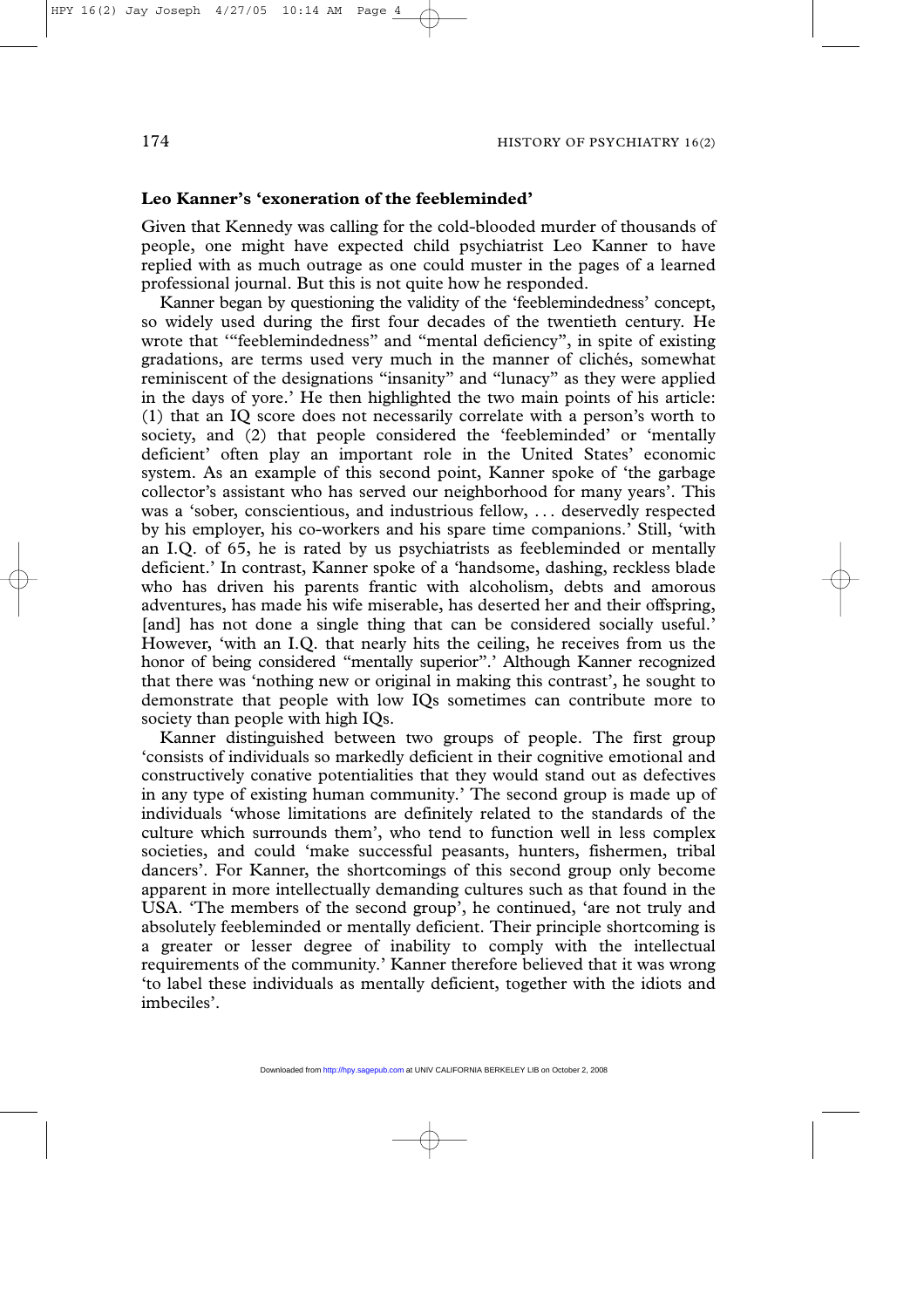Kanner then addressed the argument that the feebleminded are a drag on society and 'hamper the progress of civilization'. He pointed to examples in history where atrocities were committed by people who were not mentally deficient. As a contemporary example he mentioned Hitler (to whom he referred by his birth name 'Schicklgruber'), 'whose I.Q. is probably not below normal, [and] has in a few years brought infinitely more disaster and suffering to this world than have all the innumerable mental defectives of all countries and generations combined.' While recognizing that 'the absence of vice is not necessarily in itself a virtue', Kanner discussed ways in which the 'mentally deficient' contribute to society:

Sewage disposal, ditch digging, potato peeling, scrubbing of floors and other such occupations are as indispensable and essential to our way of living as science, literature and art. Cotton picking is an integral part of our textile industries. Oyster shucking is an important part of our seafood supply. Garbage collection is an essential part of our public hygiene measures. For all practical purposes, the garbage collector is as much of a public hygienist as is the laboratory bacteriologist. All such performances, often referred to snobbishly as 'the dirty work', are indeed real and necessary contributions to our culture, without which our culture would collapse within less than a month.

He added that people performing these tasks free 'the time and energies of others for tasks which involve planning and creative activities'.

Although Kanner agreed with Kennedy that 'idiots and imbeciles cannot be trained in any kind of social usefulness', he disagreed with Kennedy's conclusion that, in Kanner's words, 'we are justified in passing the black bottle among them' through the procedure some 'dignify with the term euthanasia'. Kanner linked such ideas to reports of Nazi atrocities, and asked, 'Shall we psychiatrists take our cue from the Nazi Gestapo?' Still, Kanner agreed with Kennedy and others that 'sterilization is often a desirable procedure' for 'persons intellectually or emotionally unfit to rear children'. However, he objected to sterilization performed 'solely on the basis of the I.Q.'

For Kanner, in this debate among the American educated élite, an important point was the élite's need for low-IQ people to do their dirty work: 'Do we really wish to deprive ourselves', he asked, 'of people whom we desperately need for a variety of essential occupations?' He spoke of a 'disaster' greater than the 'present world-wide holocaust' that would occur 'if we decided to annihilate the intellectually inadequate today.' He urged his fellow psychiatrists to 'leave the cotton pickers, oyster shuckers and bundle wrappers alone, regardless of their I.Q., so long as they are industrious and good natured!' (He did not mention what might happen to those not 'industrious and good natured'.)

Kanner, who never mentioned Kennedy by name, ended with an appeal to extend 'the democratic ideal to the feebleminded', rather than follow 'carping critics and whining would-be protectors of future generations'.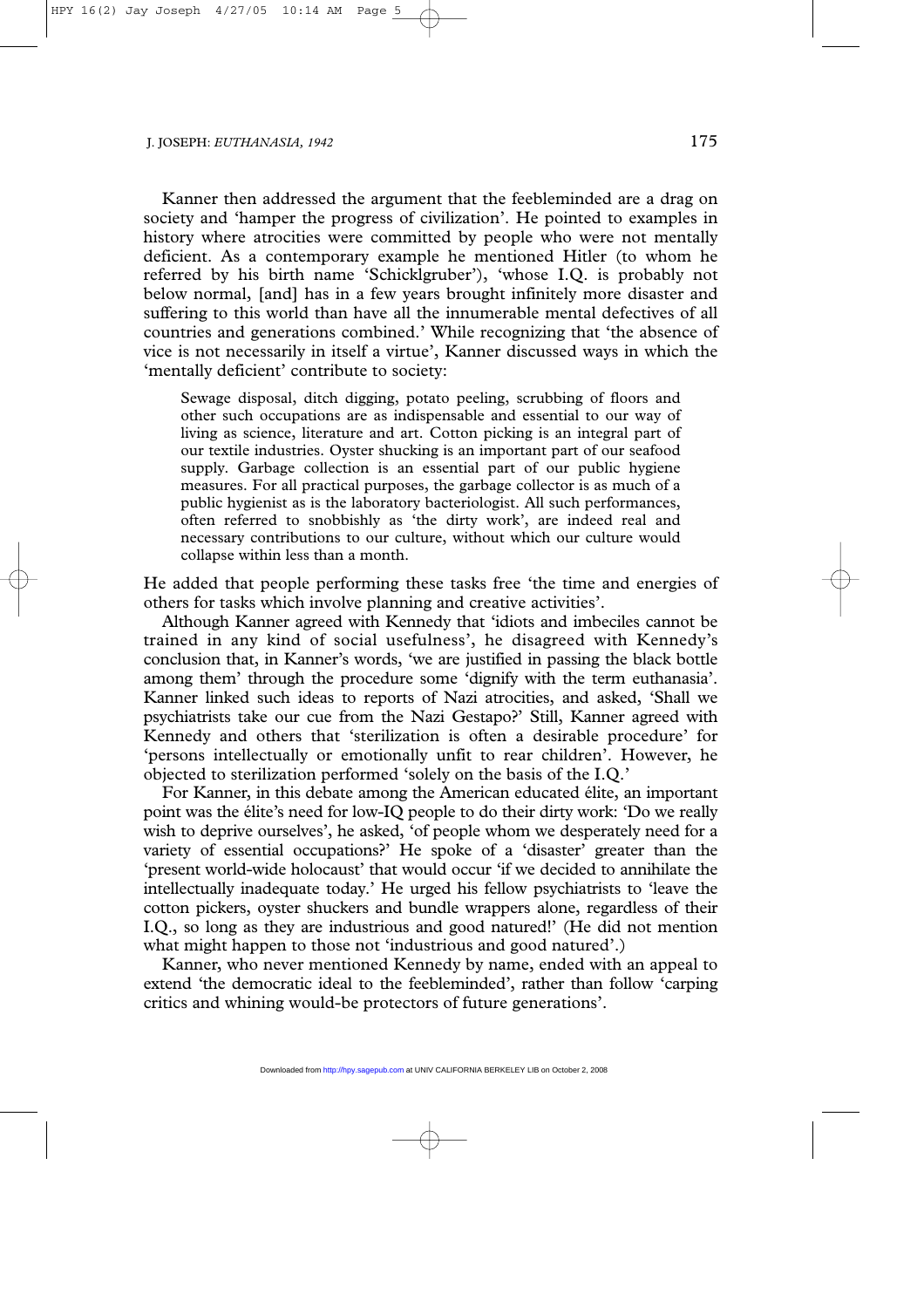#### **The final word: an anonymous editorial comment**

The editorial writer(s) in the *American Journal of Psychiatry*, not content to leave the issue to Kanner and Kennedy, decided to weigh in on the question themselves in the form of an unsigned editorial opinion in the same issue, entitled 'Euthanasia.'

The editorial began by noting that although 'recognized authorities' such as Kennedy and Kanner 'might appear to represent quite contradictory standpoints', a 'careful perusal of the texts' reveals that 'the differences narrow down to a single point'. Kennedy 'proposes a method of disposal which he believes would bring relief to all concerned', whereas Kanner 'prefers to let the situation remain as it is'. The editorial also adds, correctly, that both writers supported forced sterilization. This was followed by a list of six objections to killing found among the populace. The first two dealt with religious and secular aversions to the taking of human life. The focus then turned to the parents of those chosen to be killed:

A third variety of reaction results from an accusing sense of obligation on the part of the parents towards the defective creature they have caused to be born. The extreme devotion and care bestowed upon the defective child, even with sacrifice of advantages for its normal brothers and sisters is a matter of common observation. This position is understandable, but to the impersonal observer may appear to partake of the morbid. Disposal by euthanasia of their idiot offspring would perhaps unbearably magnify the parents' sense of guilt.

Thus, psychiatrists were informed that parents' 'morbid' devotion stood in the way of the 'disposal by euthanasia of their idiot offspring'. But the parents were guilty of much more, having 'caused' their 'defective creature' to be born in the first place.

A fourth problem faced by euthanasia advocates was the parents' dread of their neighbours' opinions. The fifth was the parents' 'instinct and love', which leads them to resist the idea that their child should be killed. But the editorial added a twist: truly devoted parents could show their devotion more by allowing their child's 'merciful passage from life' than by 'insisting that a crippled vegetative existence be continued at all costs'. The sixth factor was people's general tendency to reject 'any new drastic procedure'. Clearly, the author(s) of the editorial were by now writing in favour of, as Kanner put it, 'passing the black bottle' among the 'defective' people. But they wanted to appear reasonable, reminding their readers that it is only 'to the lowest grade of defectives for whom alone euthanasia has been proposed'.

The remaining portion of the anonymous editorial elaborated upon the theme that, due to their pathologically misplaced sentimentality, the parents of condemned children are an important focus of psychiatric attention:

It is submitted that the state of mind of the parents of an idiot may as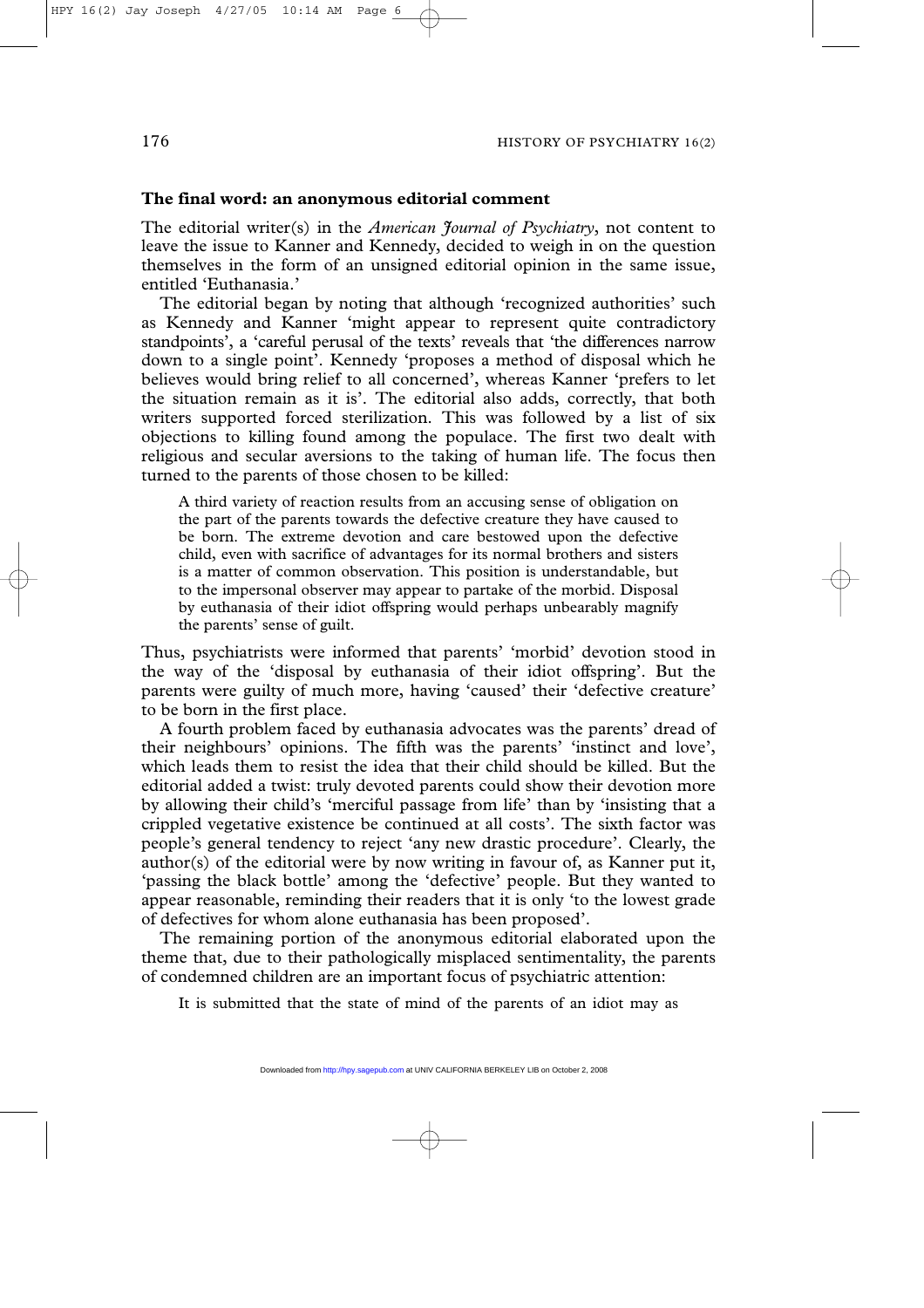fairly become a subject of psychiatric concern as the interrelationships in the families of psychotic patients, and the unwholesome reactions stand as much in need of correction in one case as in the other.

Whereas scientists 'presumably have reached their convictions by more or less impersonal routes', the person 'who has the misfortune to be the parent of a low-grade defective is actuated by strongly personal motives which he may or may not be capable of setting out clearly in his own consciousness.' In other words, parents' failure to realize that their child 'should be relieved of the burden of living' stems from their 'personal motives' for wanting to keep their child alive. Ironically, according to the authors, many of these parents would be nonetheless relieved if 'natural causes' could write a 'lethal finis to the painful chapter'.

The next question was 'whether the attitude of the parent to the defective child can be regarded as morbid, and if so, whether anything can and should be done about it.' Naturally, their answer was yes. They found it difficult to understand how parents could feel 'normal affection . . . for a creature incapable of the slightest response'. Psychiatrists and others attempting to relieve these parents of the 'unhappy obsession of obligation or guilt . . . would seem to be [practising] good mental hygiene'. The authors acknowledged that, despite Kennedy's 'strong arguments in support of his position', the proponents of euthanasia were in the minority. Kanner, they wrote, presented no argument against killing other than his belief that parents would oppose it. In fact, Kanner's main argument was that people with lower IQ perform important roles in society and that their extermination, in addition to being immoral, would force himself, Kennedy, and other members of the intellectual élite to haul their own rubbish, scrub their own floors and shuck their own oysters.

Returning to psychiatry's task of convincing parents of the necessity of releasing their 'creatures' from the 'burden of living', the editorial writer(s) argued that the parents' feelings are:

precisely the psychiatric problem this overlengthy discussion has been trying to get at, namely, the 'fondness' of the parents of an idiot and their 'want' that he should be kept alive. It is this parental state of mind that we believe deserves study – to the extent to which it exists, in fact and not merely as a generalization of opinion, what underlying factors such as those set forth above are discoverable, whether it can be assessed as healthy or morbid, and whether in the latter case it is modifiable by exposure to mental hygiene principles.

They recognized that 'enabling legislation will be required' if 'euthanasia is to become at some distant day an available procedure'. The authors thereby recognized a difference between fascist Germany and the democratic USA: whereas Hitler began to exterminate the 'feebleminded' after stage-managed appeals by parents followed by secret orders to kill, in the USA 'enabling legislation' would be necessary. The passing of 'euthanasia' laws would have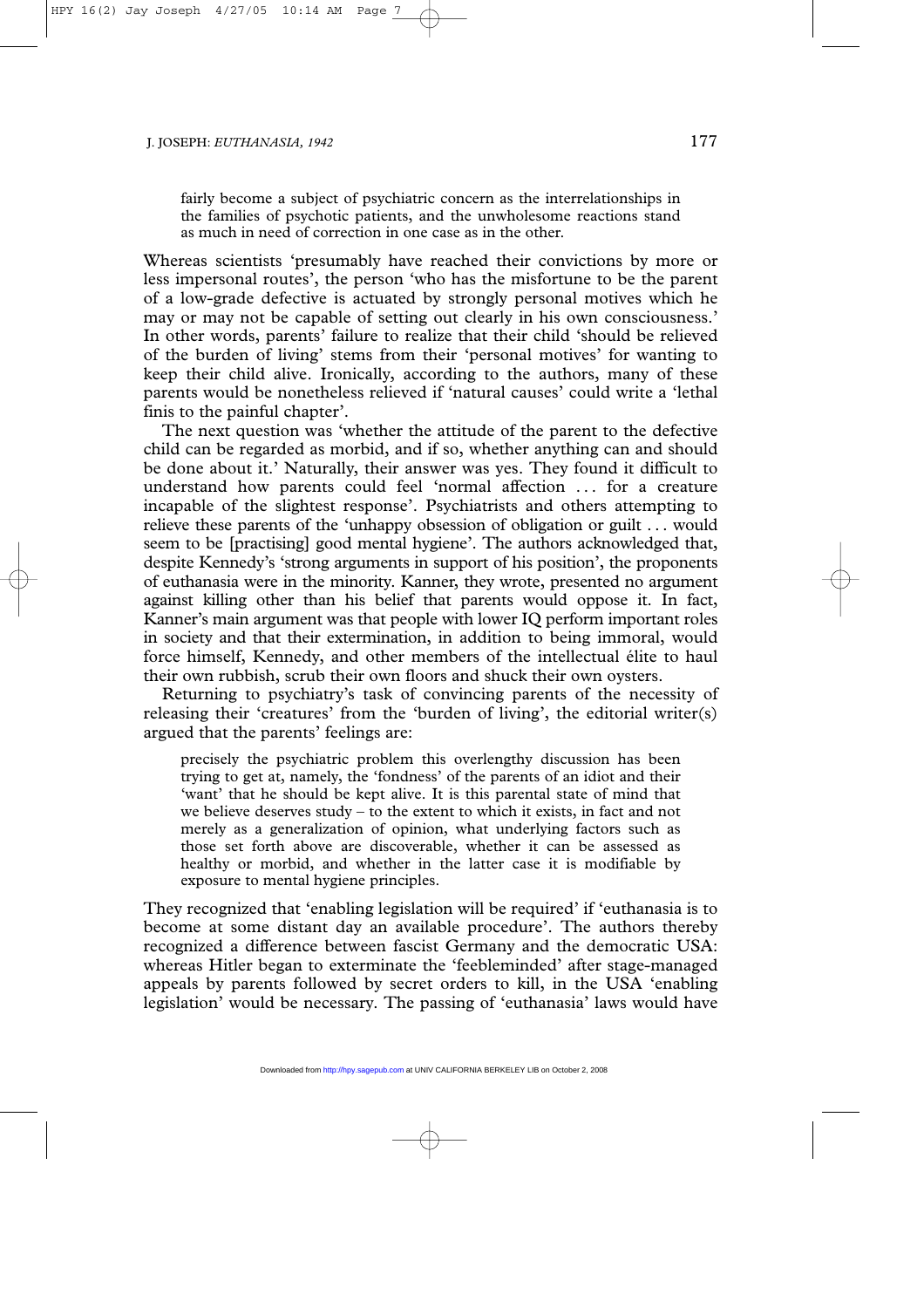to overcome public opinion against extermination, and the psychopathology of the 'parents of the candidates for the contemplated procedure' was seen as an important focus of psychiatric attention. Thus, the 'whole question must center' on psychiatrists' 'evaluation and melioration of this parental attitude'.

Finally, the editorial writer(s) wrote that in addition to killing, 'the story of sterilization will doubtless be repeated on an extended scale.' This rounded out their vision for America: killing 'defectives' and greatly expanding compulsory eugenic sterilization. Their model, of course, was Hitler and Rüdin's German racial hygiene state, with its killing programme and over 300,000 forced sterilizations (Lifton, 1986; Müller-Hill, 1998; Proctor, 1988).

## **Conclusion**

It is surprising that a debate on murder could have appeared in the most prominent psychiatric journal in the USA at the time. But as historians have noted, eugenic sterilization was legally sanctioned in the USA long before the Nazi sterilization law of 1933 (Black, 2003; Chase, 1980). The logical progression from sterilization (killing presumed genes) to 'euthanasia' (killing presumed gene *carriers*) occurred much more slowly in the USA, but accelerated in the early 1940s under German influence. The progression from sterilization to killing is 'logical' because, once it has been established that the state should actively participate in preventing the reproduction of 'genetically undesirable' people through compulsory sterilization, it eventually seems more 'efficient' to wipe out the alleged gene carriers themselves. In a chilling and prophetic statement in 1923, Swedish Member of Parliament and sterilization opponent Carl Lindhagen asked, 'Why shall we only deprive these persons, of no use to society or even for themselves, the ability of reproduction? Is it not even kinder to take their lives? This kind of dubious reasoning will be the outcome of the methods proposed today' (quoted in Broberg & Tydén, 1996: 104).

The steps taken in Germany were: (1) the belief that mental traits and disorders are largely genetically determined and cannot be easily altered; (2) the production of alleged scientific evidence confirming this belief; (3) the establishment of the state's duty to forcibly prevent the reproduction of the 'carriers of genetic defects'; and (4) the physical destruction of people presumed to carry genetic defects. We have seen in this paper that some influential Americans were also moving in the direction of the final stage in the early 1940s. Due to the post-World War II revelations of Nazi atrocities, 'euthanasia' ceased to be debated in US academic journals. However, today we are witnessing the re-establishment, albeit on the basis of false ideas derived from misinterpreted and biased research, of the idea that psychological trait differences and psychopathology are largely determined by the genes (Joseph, 2002, 2003, 2004). Whether this leads to the third stage, as it did in Germany, the USA and several Scandinavian countries, or to the final stage,